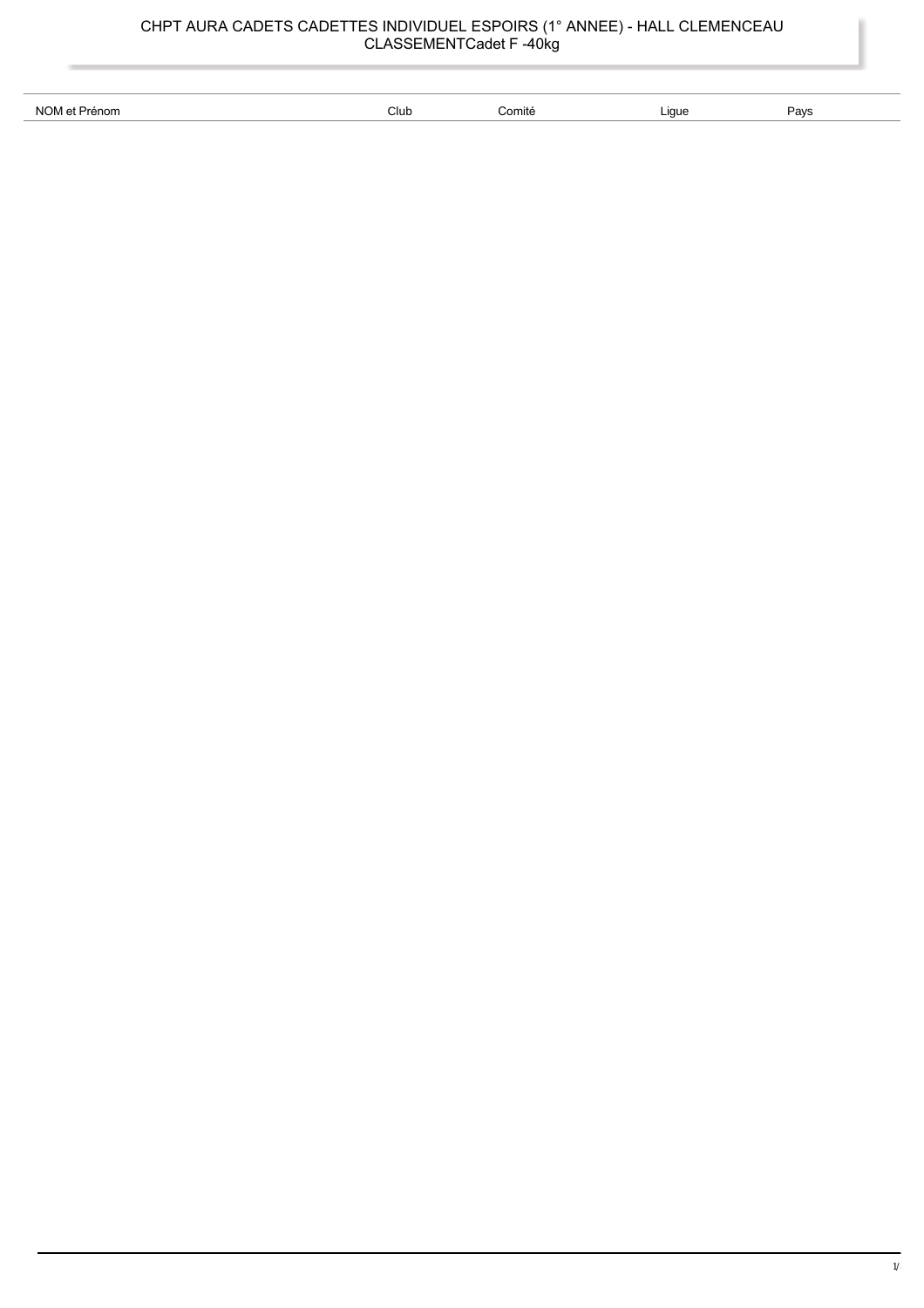## CHPT AURA CADETS CADETTES INDIVIDUEL ESPOIRS (1° ANNEE) - HALL CLEMENCEAU<br>CLASSEMENTCadet F -44kg

| NOM et Prénom           | Club                   | Comité | _iaue | Pavs |
|-------------------------|------------------------|--------|-------|------|
| BENAZZOUZ Mvriam        | DOJO DU PAYS ROCHOIS   |        | ARA   |      |
| 2 OUTBAIRT-AHANSAL Amel | ALLIANCE GENEVOIS JUDO |        | ARA   |      |

l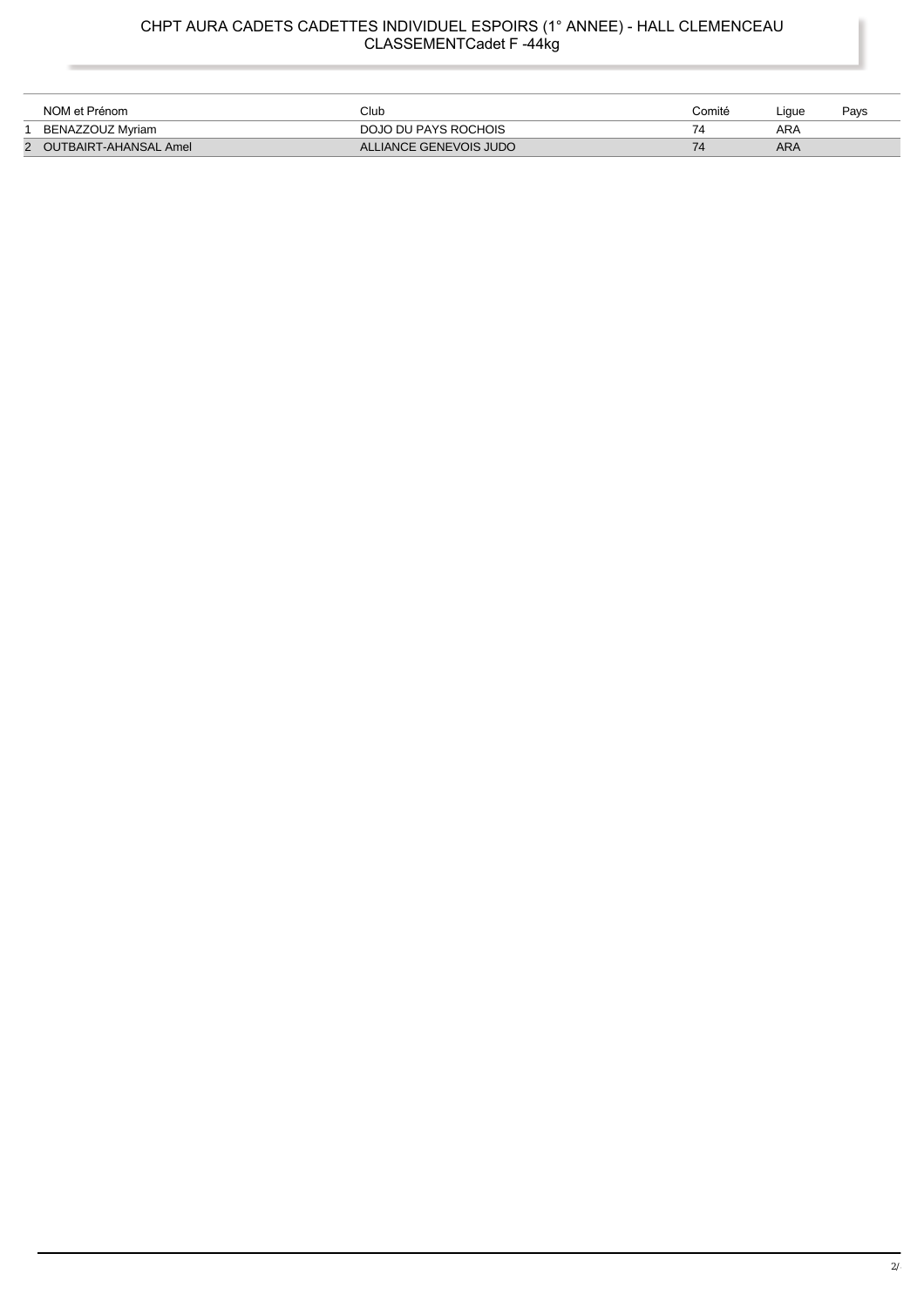## CHPT AURA CADETS CADETTES INDIVIDUEL ESPOIRS (1° ANNEE) - HALL CLEMENCEAU<br>CLASSEMENTCadet F -48kg

| NOM et Prénom         | Club                              | Comité    | Ligue      | Pays |
|-----------------------|-----------------------------------|-----------|------------|------|
| <b>FRACHET Eloise</b> | ARTS MARTIAUX VIRIAT              | 01        | ARA        |      |
| 2 MICHEL Clara        | A.M.MONTBRISON MOING              | 42        | <b>ARA</b> |      |
| 3 RENARD Romane       | A.S.INSTITUT MERIEUX              | 69        | ARA        |      |
| 3 CUZIN Luna          | A2G                               | <b>JB</b> |            |      |
| 5 ROZIER Marion       | BRESSE SAONE JUDO                 | 01        | ARA        |      |
| 5 DEMANGE Marie       | KODOKAN JUDO CHARTREUSE           | 38        | <b>ARA</b> |      |
| 7 PASTEL Thais        | <b>JC PONT SALOMON ST FERREOL</b> | 43        | ARA        |      |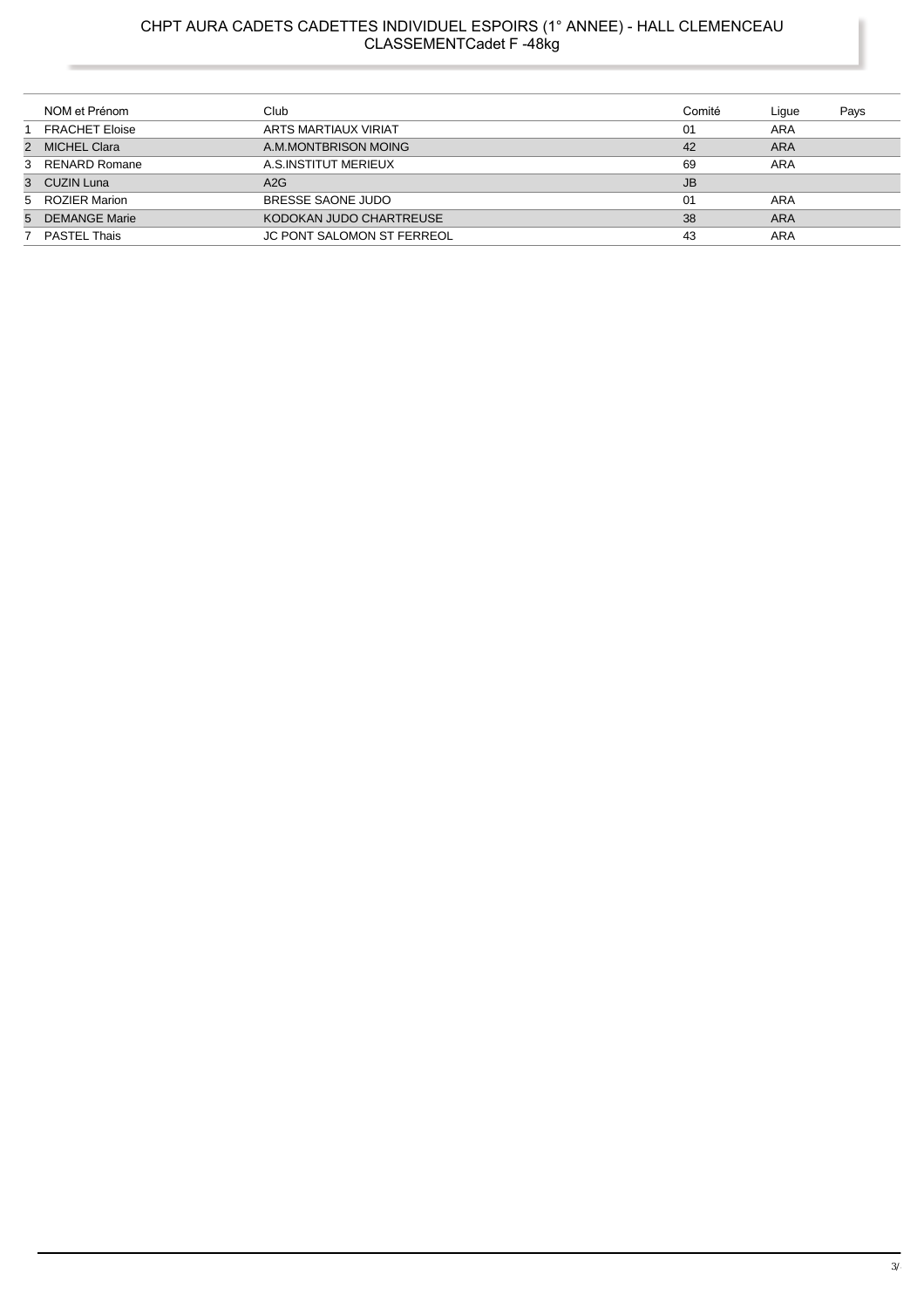### CHPT AURA CADETS CADETTES INDIVIDUEL ESPOIRS (1° ANNEE) - HALL CLEMENCEAU CLASSEMENTCadet F -52kg

|   | NOM et Prénom         | Club                   | Comité | Ligue      | Pays |
|---|-----------------------|------------------------|--------|------------|------|
|   | <b>MANETTE Agathe</b> | <b>JUDO DOMENE</b>     | 38     | <b>ARA</b> |      |
| 2 | <b>THURIES Cyane</b>  | AS DES GRAVES          | 03     | <b>ARA</b> |      |
| 3 | <b>BOMPUIS Lilou</b>  | ASSOCIATION JUDO LOIRE | 42     | <b>ARA</b> |      |
| 3 | PEINNET Cynthia       | <b>J.C.BELLEGARDE</b>  | 01     | <b>ARA</b> |      |
|   | 5 COUNIL Candice      | <b>TARENTAISE JUDO</b> | 73     | <b>ARA</b> |      |
| 5 | <b>LHADARI Myriam</b> | A.S. MISTRAL DRAC      | 38     | <b>ARA</b> |      |
|   | <b>BARELLE Lucie</b>  | SAINT DENIS DOJO       | 01     | <b>ARA</b> |      |
| 7 | <b>LECLAIRE Lou</b>   | ASSOCIATION JUDO LOIRE | 42     | <b>ARA</b> |      |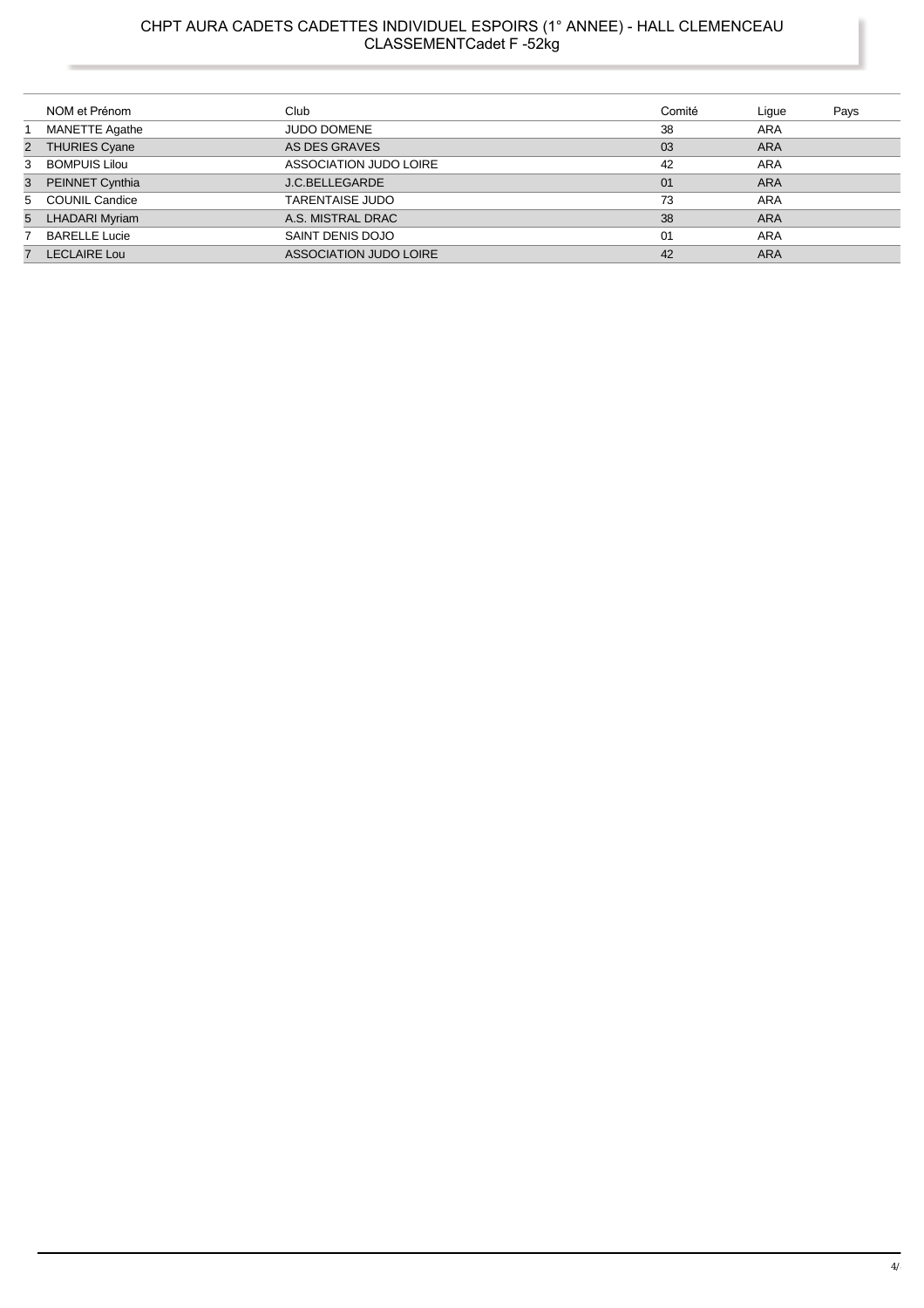#### CHPT AURA CADETS CADETTES INDIVIDUEL ESPOIRS (1° ANNEE) - HALL CLEMENCEAU CLASSEMENTCadet F -57kg

|                | NOM et Prénom                 | Club                            | Comité | Lique      | Pays |
|----------------|-------------------------------|---------------------------------|--------|------------|------|
| 1              | <b>GONZALEZ Cloe</b>          | ALLIANCE CLUB JUDO 69           | 69     | ARA        |      |
| $\overline{2}$ | <b>GASAN Jessica</b>          | <b>J C D ANNEMASSE</b>          | 74     | <b>ARA</b> |      |
| 3              | <b>JOBLIN Louane</b>          | <b>FLEPP DE COURPIERE</b>       | 63     | <b>ARA</b> |      |
| 3              | <b>BERGERETTI Lea</b>         | ALBENS JUDO                     | 74     | <b>ARA</b> |      |
| 5              | ALOF Leonie                   | A.S. MISTRAL DRAC               | 38     | ARA        |      |
| 5              | PIERRE POUVIAUD Camille       | <b>YZEURE JUDO</b>              | 03     | <b>ARA</b> |      |
| 7              | <b>MACHADO RIBEIRO Eva</b>    | <b>SESL LA MULATIERE</b>        | 69     | <b>ARA</b> |      |
| $\overline{7}$ | <b>KACHTOULI Myriam</b>       | <b>DOJO GRENOBLOIS</b>          | 38     | <b>ARA</b> |      |
| <b>NC</b>      | <b>CHAPON Gwenaelle</b>       | <b>J C VICOMTOIS</b>            | 63     | <b>ARA</b> |      |
| N <sub>C</sub> | <b>BARTHOUX Juliette</b>      | <b>J.C.ST POURCINOIS</b>        | 03     | <b>ARA</b> |      |
| NC.            | <b>FREY-LE RUYET Penelope</b> | <b>JUDO CLUB DU TRIEVES</b>     | 38     | ARA        |      |
| N <sub>C</sub> | <b>GALZAGORRY Alienor</b>     | <b>JUDO CLUB DES BARBARIANS</b> | 38     | <b>ARA</b> |      |
| <b>NC</b>      | <b>RINDONE Manon</b>          | <b>JUDO CLUB D UGINE</b>        | 73     | ARA        |      |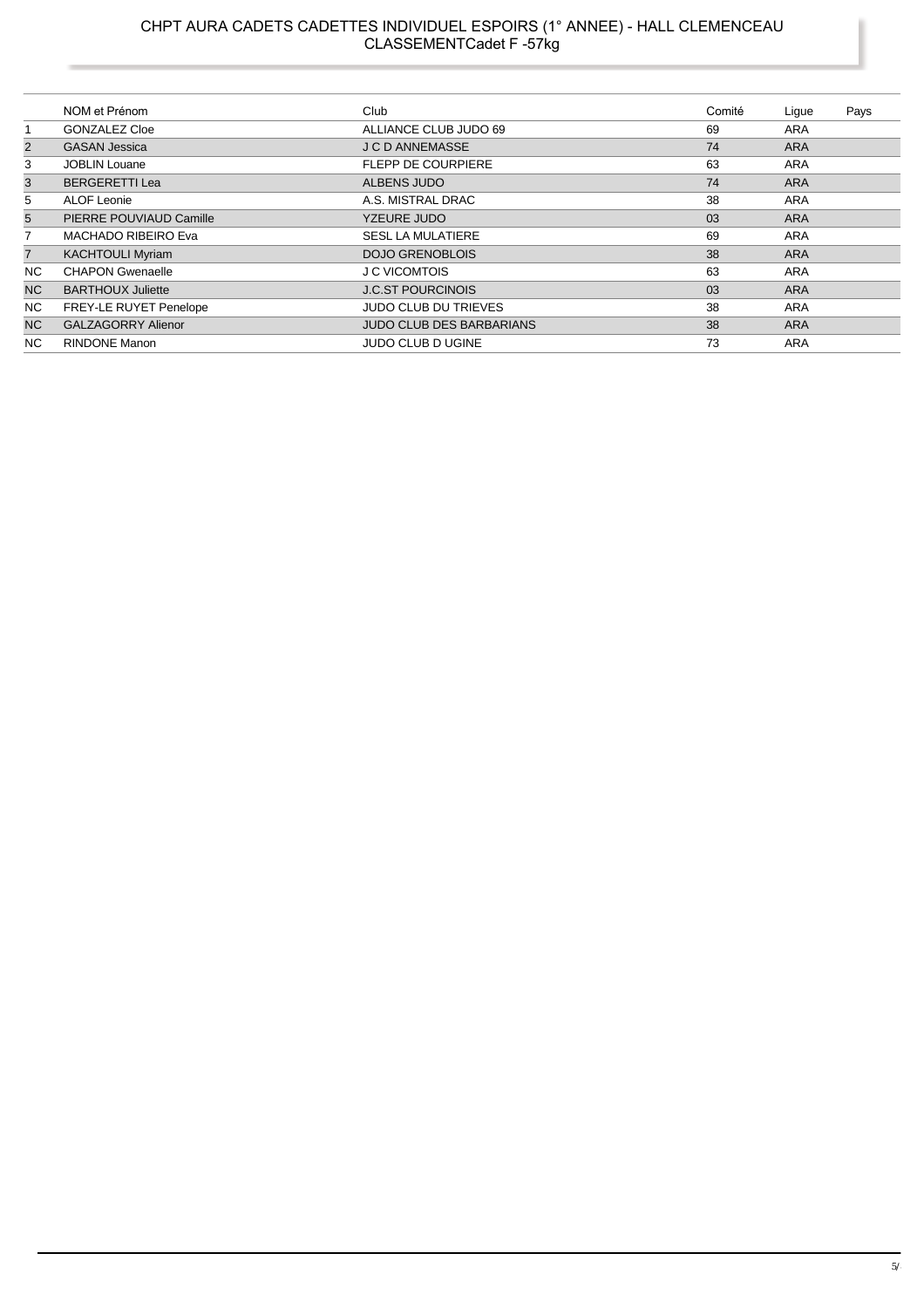# CHPT AURA CADETS CADETTES INDIVIDUEL ESPOIRS (1° ANNEE) - HALL CLEMENCEAU<br>CLASSEMENTCadet F -63kg

|                | NOM et Prénom              | Club                          | Comité | Ligue      | Pays |
|----------------|----------------------------|-------------------------------|--------|------------|------|
|                | PIERROT SURGEY Lise        | <b>JUDO OUEST GRAND LYON</b>  | 69     | <b>ARA</b> |      |
| $\overline{2}$ | <b>SANCHEZ MORAL Lucia</b> | <b>JC DOMARIN</b>             | 38     | <b>ARA</b> |      |
| 3              | <b>BODIN Lison</b>         | <b>JUDO OUEST GRAND LYON</b>  | 69     | ARA        |      |
| 3              | <b>BASQUIN Elsa</b>        | BRESSE SAONE JUDO             | 01     | <b>ARA</b> |      |
| 5              | SARTEGOU Louane            | <b>STADE CLERMONTOIS</b>      | 63     | ARA        |      |
| 5              | RAYMOND Alyssia            | ESVV JUDO                     | 73     | <b>ARA</b> |      |
|                | <b>MENDES Elora</b>        | <b>JUDO CLUB DE CHALAMONT</b> | 01     | ARA        |      |
| 7              | <b>GAUTHIER Solene</b>     | <b>J.C.DU HAUT BUGEY</b>      | 01     | <b>ARA</b> |      |
| NC.            | <b>VACHER Maia</b>         | BRESSE SAONE JUDO             | 01     | <b>ARA</b> |      |
| NC.            | <b>BLETON Lalie</b>        | <b>DOJO ROMANAIS</b>          | DA     | <b>ARA</b> |      |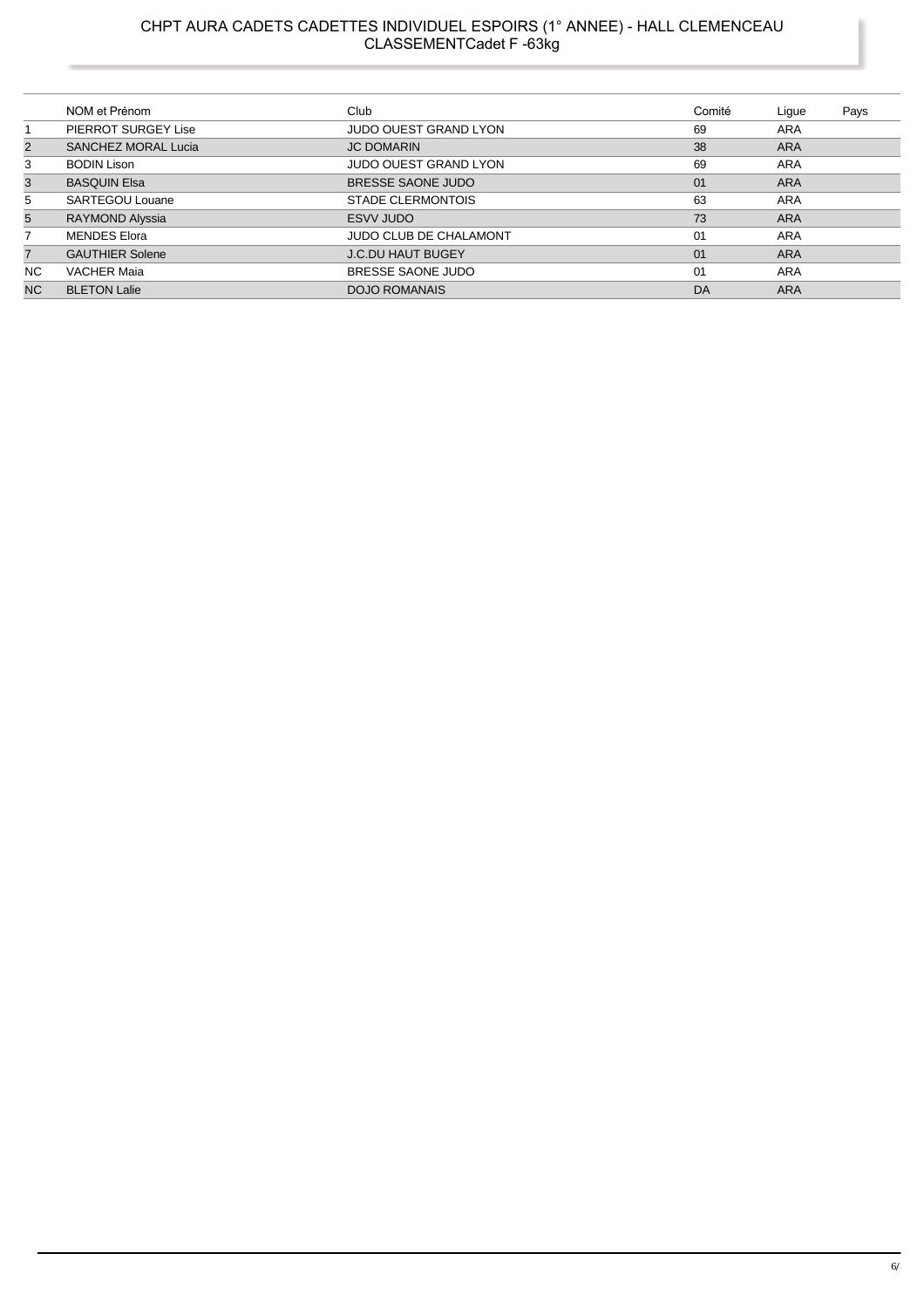## CHPT AURA CADETS CADETTES INDIVIDUEL ESPOIRS (1° ANNEE) - HALL CLEMENCEAU<br>CLASSEMENTCadet F -70kg

| NOM et Prénom           | Club                         | Comité | Lique | Pays |
|-------------------------|------------------------------|--------|-------|------|
| DRAY Marion             | ALLIANCE GRESIVAUDAN JUDO    | 38     | ARA   |      |
| 2 CREUSE DA SILVA Irina | <b>JUDO KWAI BOURBONNAIS</b> | 03     | ARA   |      |
| 3 BENATTIA Dahlia       | <b>J.C.BONNEVILLE</b>        | 74     | ARA   |      |
| 4 BERTHOLAT Leane       | DOJO ROMANAIS                | DA     | ARA   |      |